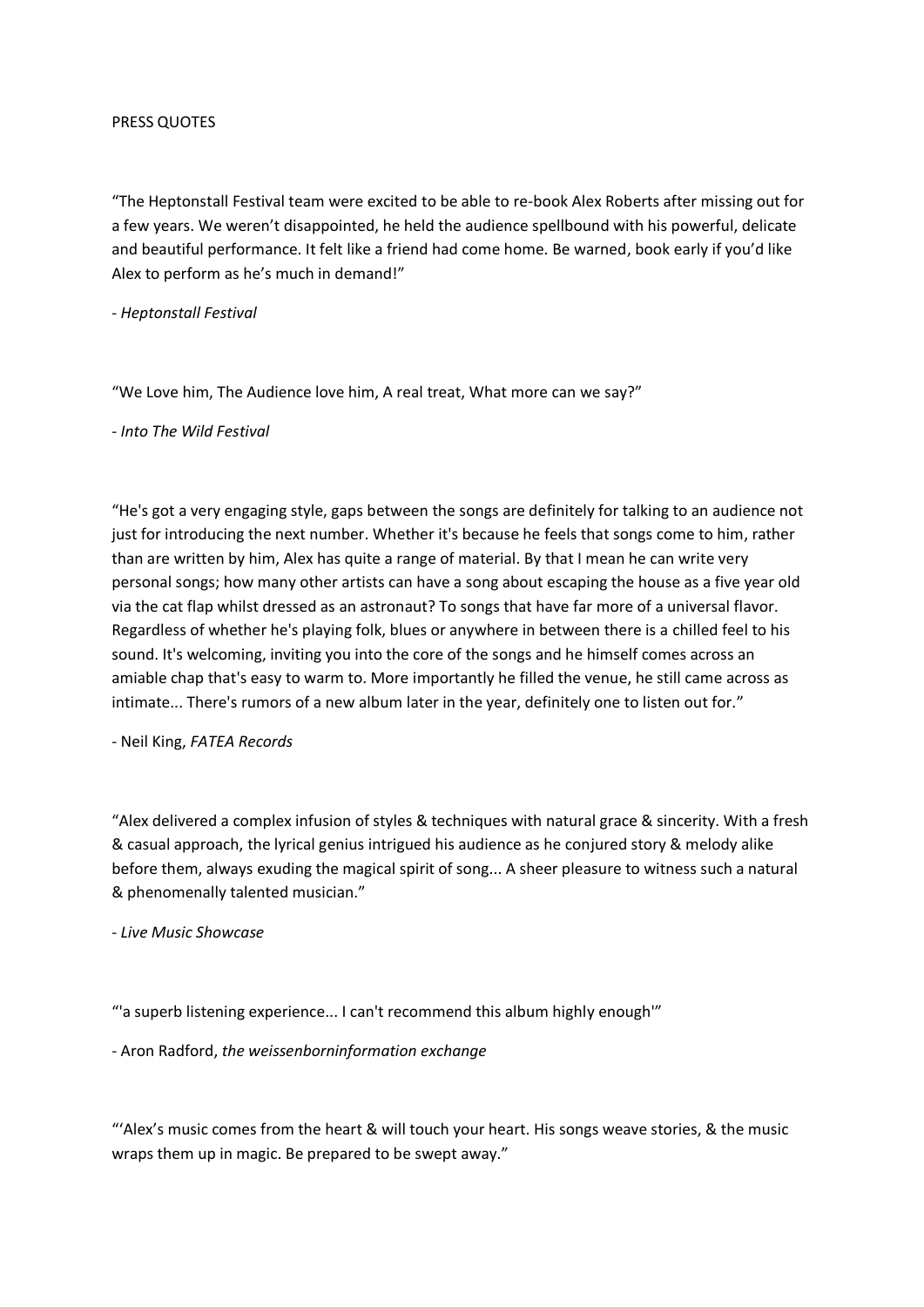## - Karen Laird, *Wimborne Minster Folk Festival*

"Alex's music has an uncanny knack of touching my soul... it sounds like it has grown organically up through the earth... a thing of natural beauty which transports the listener to a timeless place where they can stop, pause, absorb and contemplate everything and nothing..."

- Phil Palmer of Noah's House Band, *Album review from Noah's House Band*

"'Alex Roberts set at this year's Wessex Folk Festival was one of the highlights of the festival. A superb singer and multi instrumentalist he easily held the audience who grew more and more appreciative as the set went on. A mixture of songs were held together with real story telling flare. This was a great set'"

- Bob Ford, *Wessex Folk Festival*

"As always each and every song of Alex's takes you on a journey and tells a story. It makes me want to pour a drink, lay back and just immerse myself in the now. His vocals are like dark chocolate that has been soaked in perfectly aged scotch, and his fingerstyle playing will make even the most competent player stop what they're doing and listen. These qualities are mixed with some understated yet perfectly placed percussion and sweet harmonica playing which has helped create an album of which Alex should be immensely proud and you should all have in your collection."

- Jim Blair, *Hip Route album review*

"[this] album underscores his immersion in the sound of traditional English folk-blues and prime influences John Renbourn, Bert Jansch and an evocation of mellow early Dylan. A moody affair that combines both trad and self-penned numbers addressing the duality of the inner journey to truth and love and the outward journey of deceit and loss. [the album] illustrates just why he's held in such esteem. Haunting indeed..."

- Mike Davies, *Album Review from Folk Radio UK*

"The depth of Alex Roberts' songs is deceptive. There's a man with laconic, almost world-weary vocal that ranges from endearing through sorrowful to tell simple tales, beyond that lies the penetration of a songwriter's perception and an essential ability to drive home a message without unnecessary fuss or embellishment. The guitar-work is intricate and melodic, his touch subtle and restrained. Taken together, the songs on 'The Daemon and The Eidolon' are classy original folk. The mix on the album offers echoes of both blues and folk, with a nod towards tradition but a firm fix on contemporary, coupled with more than a little touch of invention. Originality is often used incorrectly as a catch-all word when describing musicians, in this case it's a perfect word to describe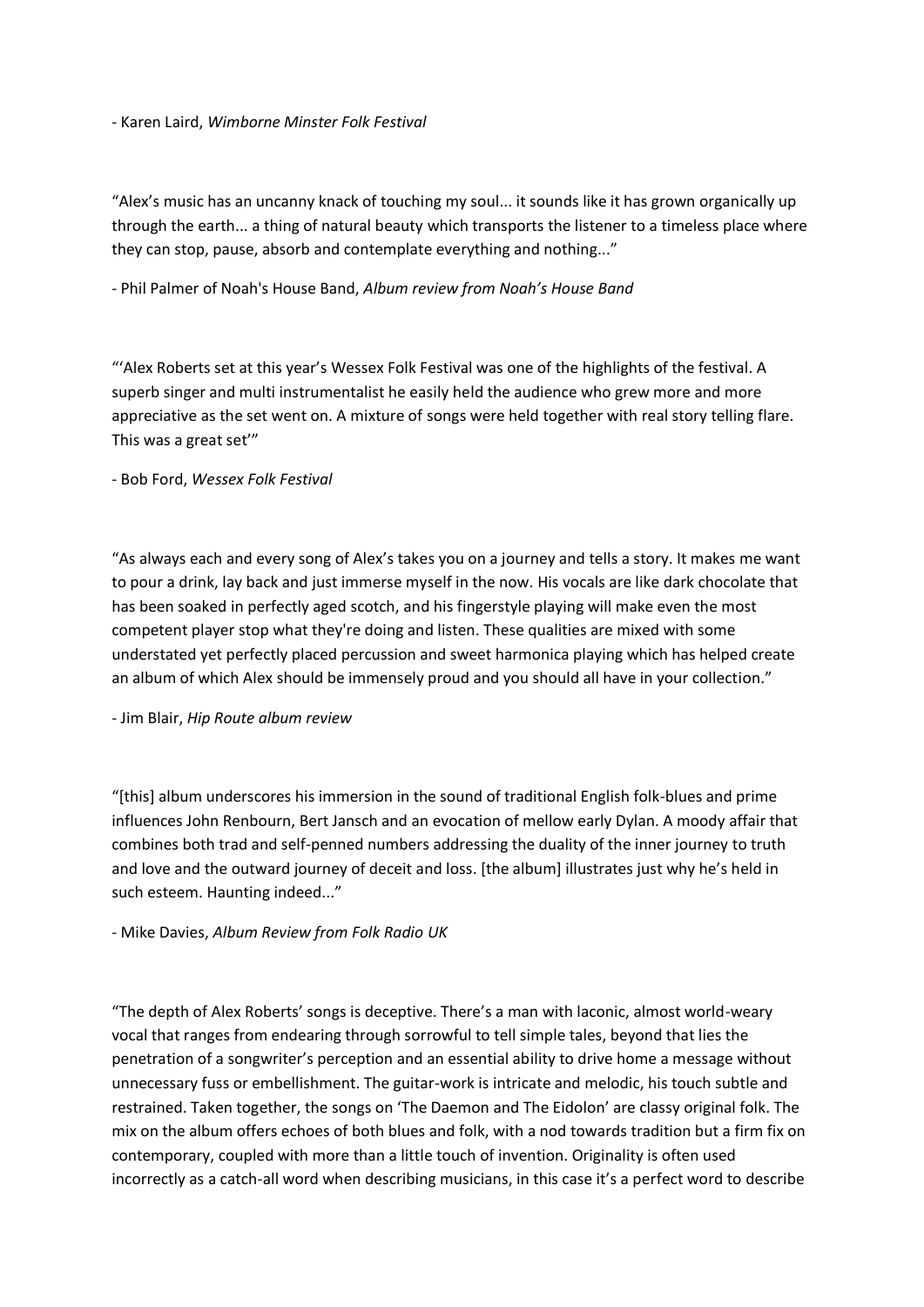what you hear on 'The Daemon and The Eidolon'. The album draws you with powerful songs like 'The"

- Tom Franks, *FolkWords Review of 'The Daemon & The Eidolon'* (Sep 27, 2015)

"The Alex Roberts Trio are up next on the main stage and word around the "Wonky Manor" seems to suggest that they are going to be the band of the weekend not to miss. The tip-off could not have been more true as Alex shows off his abundant skills with his acoustic guitar, which is intricately picked in his own original style. With respect to skilled percussionist and double bass player all eyes were most certainly on Alex. He performed well crafted songs like "Jack of Diamonds" (a tip of the hat to his favourite guitar player Bert Jansch) and the emotional "Sweet Surrender" written for his wife. One of the many highlights was a traditional song called "Cold Blows the Wind" which included some beautifully executed slide guitar. Alex with his band leave the stage to massive appreciation from the well entertained crowd."

- David Chinnery, *Rock Regeneration Magazine review Wonkey Donk Festival 2015*

"'Alex Roberts was an undisputed highlight of our lineup in 2015. Superb musicianship and great songs - he should definitely be on anybody's 'to see' list wherever he performs. A true gem'"

- Doug Alldred, *Kashmir Cafe, Isle of Wight Festival*

"Alex Roberts represents all the best aspects of the songwriter's craft. His is well learned, invested with a depth of emotion and worldly wisdom that is totally unique."

- Villainous Records, *Villainous Records*

"When you listen to Alex for the first time it's like meeting an old friend. He tells you intriguing stories in such a captivating way that familiarity is almost instantaneous. His honed song craft simply draws you in and holds your attention to the very last note. The warmth of his voice and the finger style acoustic approach are perfectly balanced. You can't help to be willingly immersed into his musical landscape that he diligently and seemingly effortlessly creates"

- Aron Radford, *The Weissenborn Information Exchange* (Oct 01, 2013)

"a superb musician, contrasting advanced finger-style with sweetly understated parts."

- Mick Smith, *Quay Arts Centre*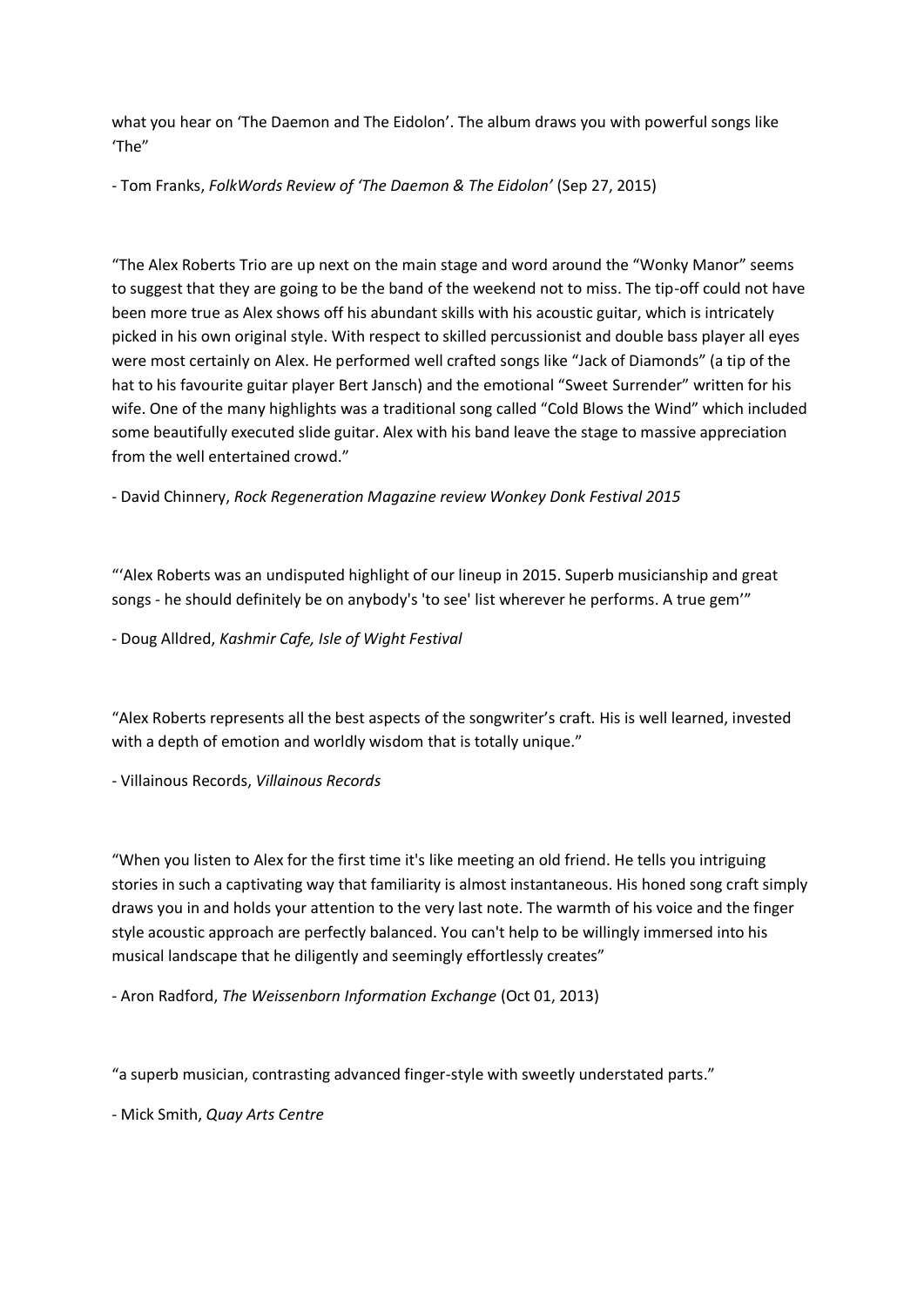"Alex plays bloody wonderfully "

- *John Renbourn*

"Alex's lyrical flow is of a timeless nature; these are songs that are not bound by fads and fashion, but celebrate the tradition of the folk troubadour from a dreamlike state "

- *Devils Music*

"A firm favourite"

- The larmer Tree Festival, *The larmer Tree Festival* (Jul 16, 2010)

"outstanding, exemplary, and original"

- *Purbeck Folk Festival*

"The last time Alex played ToneFest, he arrived with a suitcase full of his CD's. "That's optimistic" I thought. However after playing a truly magical set to the residents of the Free Peace Suite, a set that had FIVE Standing ovations, Alex left with an empty suitcase and many more fans."

- Tonefest, *[http://tonefest.blogspot.co.uk/2010\\_09\\_01\\_archive.html](http://tonefest.blogspot.co.uk/2010_09_01_archive.html)*

"Alex puts his whole self into his performance, no pretentious airs, just honest to goodness delivery. The resulting impact on the audience is stunning. Alex's music seems to energise it's environment".

- *FATEA Magazine*

"This is the first time in a long time I've heard the shouts for a third encore - and the crowd still want more! To calls of "we won't let you leave" and "you're here 'til next Tuesday" Alex Roberts delivers the goods – all the time every time. Awesome."

- Tim Heywood, *HopeFM* (Dec 11, 2010)

"a British folk singer we can be proud of. His songs make for beautiful soundscapes and evoke images of sun drenched wheat fields and warm beaches turning golden by the falling sun… one of this year's best kept secrets. "

- *Acoustic Magazine*